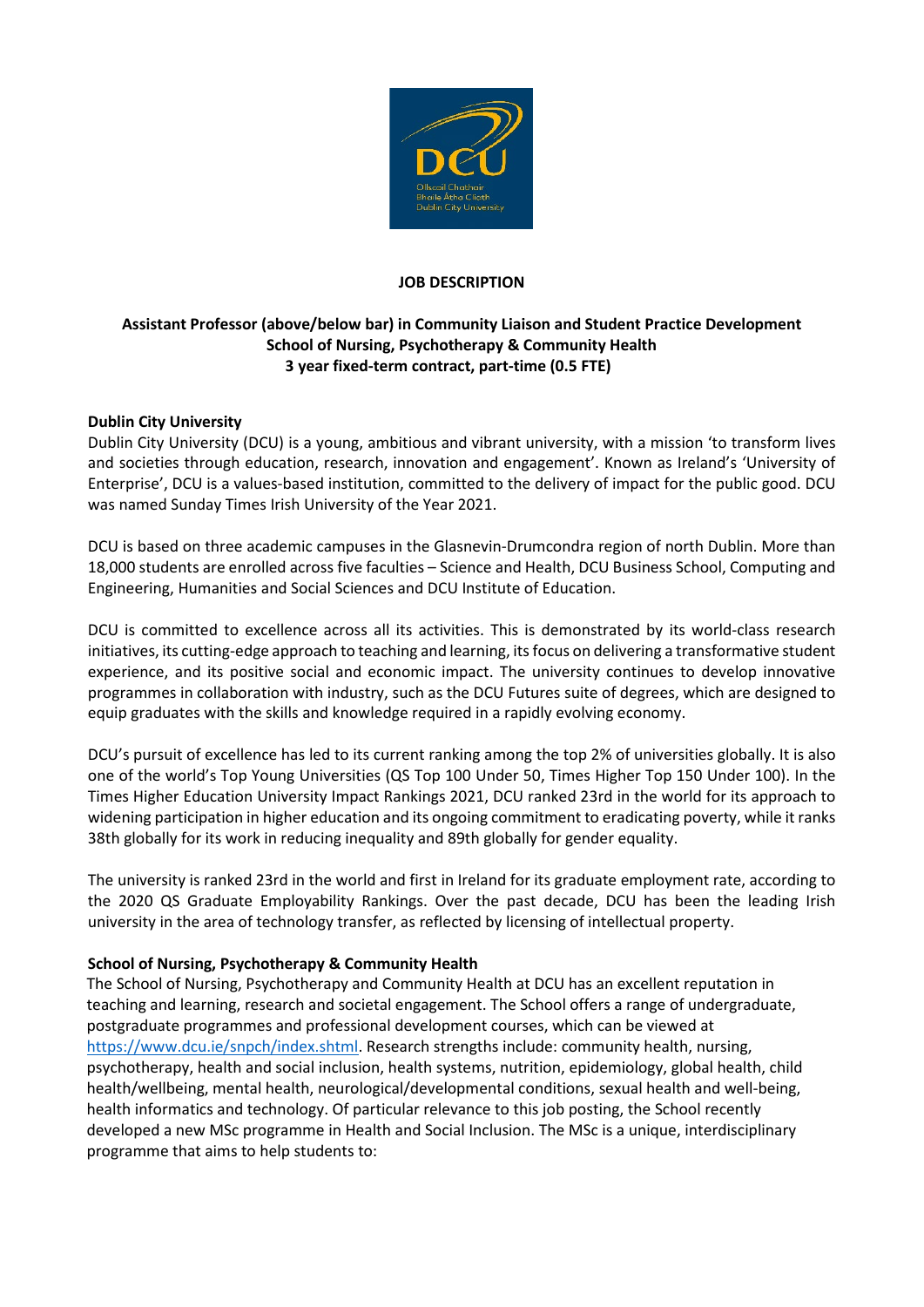- Develop knowledge regarding the social determinants of health and social/health inequities across the lifespan
- Expand their approaches to achieving equity and inclusion in health and social care provision among a range of marginalised populations
- Advance skills in leadership and research for the promotion of health and social inclusion.

#### **Role Profile**

A key activity for MHSI students is a 60 credit practice development project in an area of health/social inclusion. The School is seeking to recruit a part time *Assistant Professor in Community Liaison and Student Practice Development* with particular expertise in the area of postgraduate student support in the context of social/healthcare practice and leadership development. The appointee will be expected to interface between the academic and student practice contexts, translating the course requirements and facilitating university and practice based support for the successful achievement of student practice/research projects. The appointee will also contribute to teaching, research and outreach activity on the MHSI programme in the area of health and social inclusion leadership and practice development, and may potentially teach on other programmes in the School.

#### **Duties and Responsibilities**

The duties and responsibilities of the position include, but are not restricted to, the following:

## *Teaching*

The successful individual will teach primarily on the MSc in Health and Social Inclusion programme and will participate in student mentoring, tutoring and practice development in health and social inclusion practice. They will prepare, deliver and assess a range of modules. The total teaching hours are determined by the Head of School. In addition, they will supervise MSc in Health and Social Inclusion student projects (theses or practice development projects).

#### *Research*

The appointee will be expected to establish an independently-funded collaborative research programme. This programme should align with the Research and Innovation strategies of the School, Faculty and University and should foster collaboration(s) both within and beyond the School of Nursing, Psychotherapy and Community Health. Research should also be aligned with relevant local, national and EU priority areas.

#### *Service and Contribution to University & Society*

The appointee will perform a community liaison role between the university and student practice elements of the MHSI programme. Additionally, the appointee will undertake administrative functions related to the activities of the School of Nursing, Psychotherapy and Community Health and Faculty of Science and Health. Such duties are defined by the Head of School and may include: programme co-ordination; participation in University committees; representation of the School in marketing to and recruitment of students; participation in open days; organisation of conferences and seminars, etc.

#### **Qualifications and Experience**

# **Essential:**

- A primary/advanced degree in social/health sciences, community development, or a related field
- Qualified to Master's degree level or above
- Experience of university-level teaching related to health and social inclusion/equity
- Experience of working in a community health/social inclusion practice area with a record of high quality student assistance/supervision and practice development